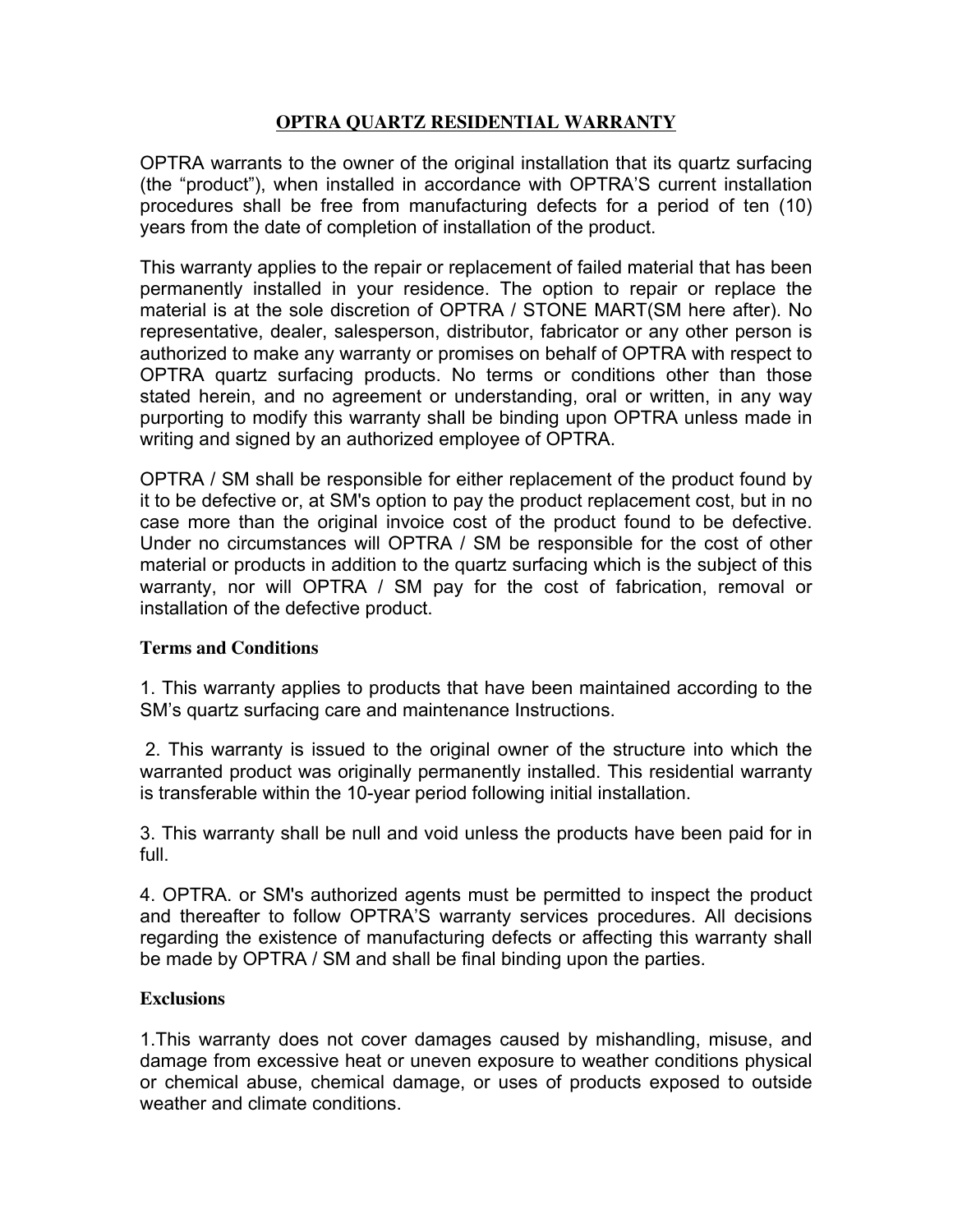2.This warranty does not cover damage or injury caused in whole or in part by acts of God, climate, job site conditions, architectural and engineering design, structural movement, acts of vandalism, accident, war.

3. If after or during installation you decide that you do not like the color or finish you selected, that decision is not covered under this warranty.

4. This warranty does not cover natural variations in the color, size, shape and distribution of the pattern of the natural quartz or the natural variations in background tone. These characteristics are inherent and unique characteristics of the product. Color samples provided to consumers, dealers and fabricators are only representative and not an exact replication of what will be installed in your home.

5. This warranty does not cover scratches. OPTRA is a very hard material and highly scratch resistant but not scratch proof. Proper care must be exercised including the use of a cutting board as part of your care and maintenance. F. This warranty does not cover what is referred to as spots or blemishes smaller than a U.S. dollar coin. A certain level of spots or blemishes are inherent in the manufacturing process and do not affect the structural integrity of the material.

6. This warranty does not cover thermal shock, seam appearance and/or seam performance, improper, insufficient or poorly designed support, cabinets, structures or substrates for countertops. Once the product is installed, the main reasons for seam separation or cracking are the shifting or movement of the substrate, cabinets or foundation, and thermal shock. Thermal shock can occur when a hot pan, dish or other receptacle or object is left on the countertop for more than a brief period. Trivets or hot pads should always be used. This warranty does not cover any defects that were visible at the time of fabrication and were not avoided during fabrication. Fabricators are required to perform a visual inspection of all materials prior to fabrication and again prior to installation.

7. This warranty does not cover failures due to fabricators/installers not following the prescribed fabrication and installation procedures as outlined by OPTRA., included, but not limited to, creative use of the material (e.g. bending, curving, milling, reducing thickness), securing mechanical fasteners directly into the material, dry cutting or polishing, altering of any factory applied finish, not following the minimum requirements for edge details.

8. This warranty does not cover additional modifications such as plumbing, electrical, tile, cabinets, flooring etc. that may be necessary to repair or replace the OPTRA products. HONED, BRUSHED AND TEXTURED FINISHES will require more daily maintenance than our polished finishes. Since there is more exposed surface area with honed, brushed and textured finishes, metal marks, finger prints and other signs of daily living will be more apparent, especially on the darker colors. However, superficial marks like these can be removed with little effort and by using non-abrasive cleaning products such as Soft Scrub